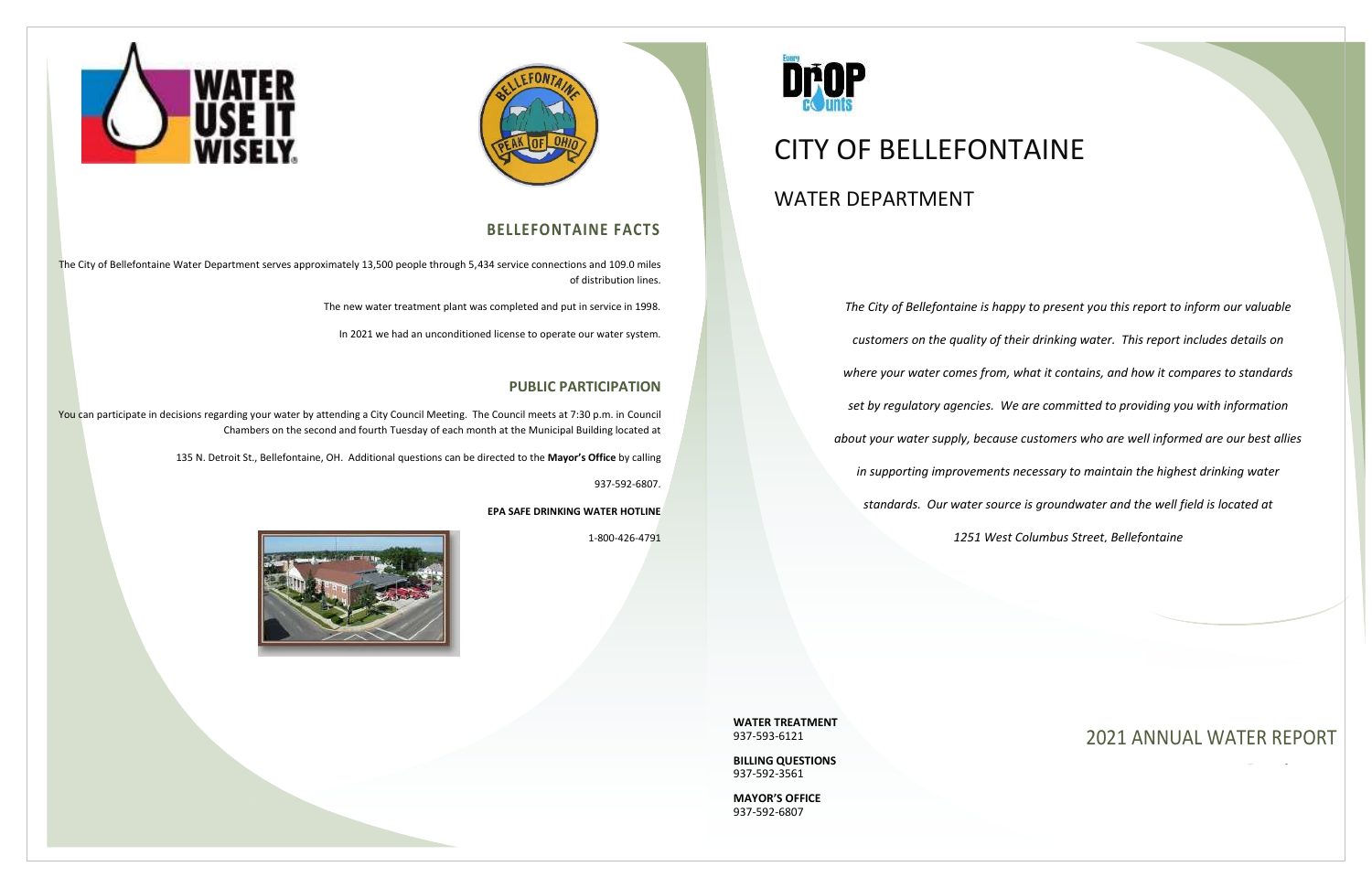#### **The City of Bellefontaine**

routinely monitors for contaminants in your drinking water according to Federal and State laws. The table enclosed shows the results of our monitoring for the period of January 1<sup>st</sup> to December 31<sup>st</sup>, 2020. All drinking water, including bottled drinking water, may be reasonably expected to contain at least small amounts of some contaminants. It is important to remember that the presence of these contaminants does not necessarily indicate that the water poses a health risk. More information about contaminants and potential health effects can be obtained by calling the Federal Environmental Protection Agency's Safe Drinking Water Hotline (1-800-426-4791).

Parts per Million (ppm) or Milligrams per Liter (mg/L): are units of concentration of a contaminant. A part per million corresponds to one second in a little over 11.5 days.

If you have questions regarding this report, please contact – Tim E. Newland, Water Superintendent at 937-593-6121



Parts per Billion (ppb) or Micrograms per Liter (mg/L): are units of measure for concentration of a contaminant. A part per billion corresponds to one second in 31.7 years.

**Action Level (AL**): The concentration of a contaminant which, if exceeded, triggers treatment of other requirements which a water system must follow.

**Maximum Contaminant Level Goal (MCLG):** The level of a contaminant in drinking water below which there is no known or expected risk to health. MCLGs allow for a margin of safety.

- Water quality results indicate impacts of volatile organic compounds.
- The carbonate aquifer has a relatively shallow depth to water, in most areas less than 30 feet below the ground surface.
- 
- Potential contaminant sources exist within the protection area.

**Maximum Contaminant Level (MCL):** The highest level of contaminant that is allowed in drinking water. MCLs are set as close to the MCLGs as feasible using the best available treatment technology.

**Picocuries per liter (pCi/L):** picocuries per liter is a measure of the radioactivity in water.

**Maximum Residual Disinfectant Level (MRDL):** The highest level of a disinfectant allowed in drinking water. There is convincing evidence that addition of a disinfectant is necessary for control of microbial contaminants.

**Maximum Residual Disinfectant Level Goal (MRDLG):** The level of drinking water disinfectant below which there is no known or expected risk to health. MRDLGs do not reflect the benefits of the use of disinfectants to control microbial contaminants.

**Treatment Technique (TT):** A required process intended to reduce the level of a contaminant in drinking water.



#### SUSCEPTIBILITY ANALYSIS

The aquifer that supplies drinking water to the City of Bellefontaine's West wellfield is highly susceptible to contamination. This determination was made because of the following reasons:

Water quality data collected to meet public water supply requirements provide a direct measurement for the presence of contamination in drinking water. Water quality data was evaluated using the drinking water compliance database available at the Ohio EPA. The Ohio EPA has a high confidence level in drinking water data collected since 1990. Samples collected at Bellefontaine of both raw and treated water between 1990 and 1998 resulted in detectable levels of the organic compounds.

Additional samples have been collected since 1998 at Bellefontaine's water supply and concentrations of organic compounds have not been detected. Bellefontaine is currently operating a treatment system to help ensure that volatile organic compounds remain at well below the maximum contaminant level to protect the health of the public.

Many potential sources of contamination have been identified in Bellefontaine's protection areas. Over half of the sources identified are commercial and industrial sources; the remainder are gravel pits and quarries, several cemeteries, major transportation routes, agricultural and residential sources (includes home fuel oil tanks and septic systems). More detailed information is available in the City's Wellhead Protection Report and Susceptibility Analysis, which can be obtained by calling 937-593-6121 or Ohio EPA 1-800-426-4791.

The topography is relatively flat, allowing for most of the recharge to infiltrate into the ground instead of running off.



#### IMMUNO COMPROMISED PERSONS

Some people may be more vulnerable to contaminants in drinking water than the general population. Immunocompromised persons such as persons with cancer undergoing chemo-therapy, persons who have undergone organ transplants, people with HIV/AIDS or other immune system disorders, some elderly and infants can be particularly at risk from infections.

These people should seek advice about drinking water from their health care providers, EPA/CDC guidelines on appropriate means to lessen the risk of infections by cryptosporidium and other microbiological contaminants are available from the Safe Water Drinking Hotline.

1-800-426-4791

### SOURCES OF CONTAMINATION

The sources of drinking water, both tap water and bottled water, include rivers, lakes, streams, ponds, reservoirs, springs and wells. As water travels over the surface of the land or through the ground, it dissolves naturally-occurring minerals and, in some cases, radioactive material, and can pick up substances resulting from the presence of animals or from human activity.

Contaminants that may be present in source water include: (A) Microbial contaminants, such as viruses and bacteria, which may come from sewage treatment plants, septic systems, agricultural livestock operations and wildlife (B) inorganic contaminants, such as salts and metals, which can be naturally-occurring or result from urban storm water runoff, industrial or domestic wastewater discharges, oil and gas production, mining or farming; (C) Pesticides and herbicides, which may come from a variety of sources such as agriculture, urban storm water runoff, and residential users: (D) Organic chemical contaminants, including synthetic and volatile organic chemicals, which are byproducts of industrial processes and petroleum production, and can also come from gas stations, urban storm water runoff, and septic systems; (E) Radioactive contaminants, which can be naturallyoccurring or be the result of oil and gas production and mining activities.

In order to ensure that tap water is safe to drink, EPA prescribes regulations which limit the amount of certain contaminants in water provided by public water systems. FDA regulations establish limits for contaminants in bottled water, which must provide the same protection for public health.

LEAD WATER LINES

If present, elevated levels of lead can cause serious health problems, especially for pregnant women and young children. Lead in drinking water is primarily from materials and components associated with service lines and home plumbing. The City of Bellefontaine is responsible for providing high quality drinking water, but cannot control the variety of materials used in plumbing components. When your water has been sitting for several hours, you can minimize the potential for lead exposure by flushing your tap for 30 seconds to 2 minutes before using water for drinking or cooking. If you are concerned about lead in your water, you may wish to have your water tested. Information on lead in drinking water, testing methods and steps you can take to minimize exposure is available from the Safe Drinking Water Hotline at 1-800-426-4791 or on the web at

https://www.epa.gov/ground-water-and-drinkingwater/basic-information-about-lead-drinkingwater